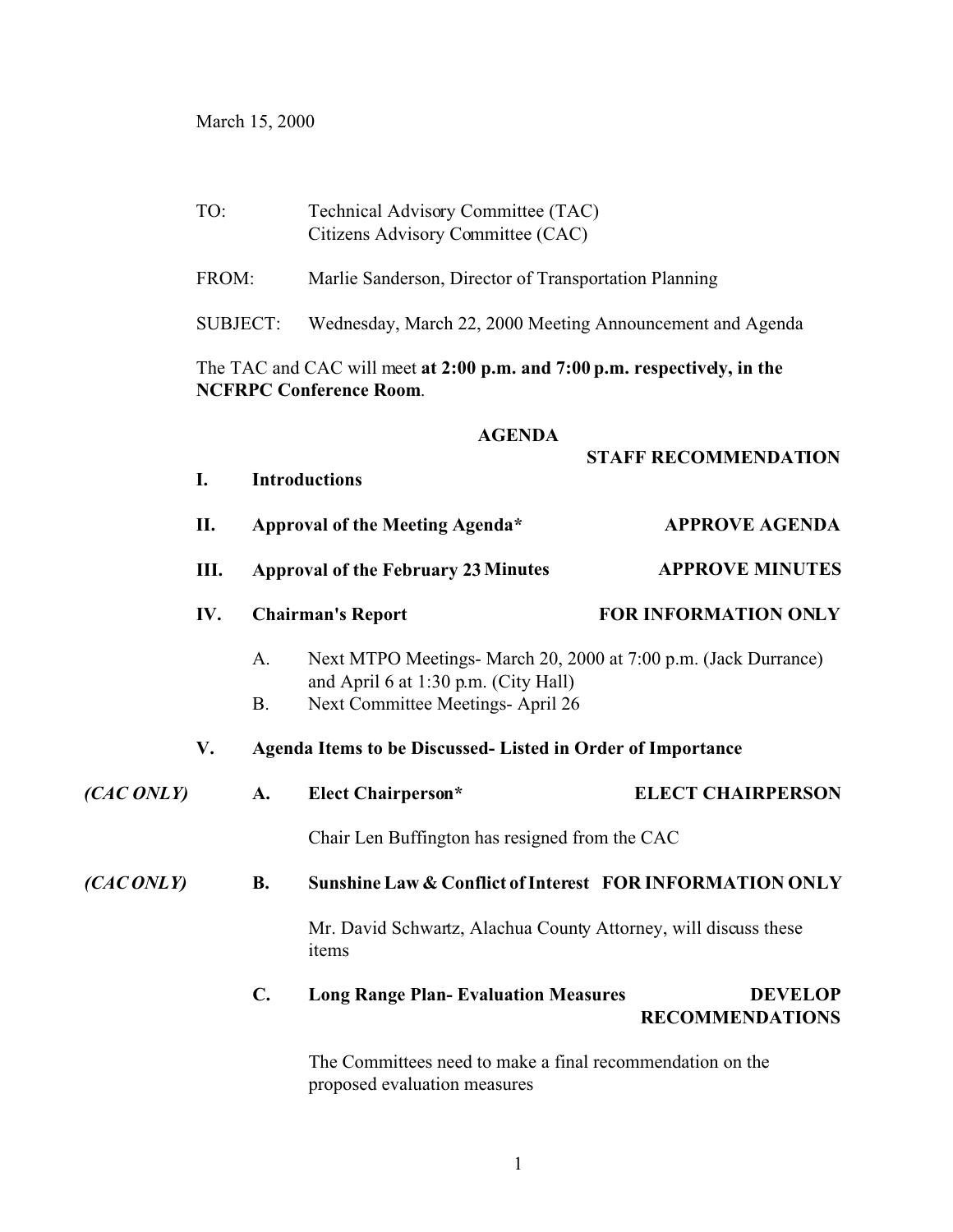## **D. Long Range Plan- Urban Forms DEVELOP Concepts Transportation Projects RECOMMENDATIONS**

The Committees need to review and refine the Urban Forms Concepts-Transportation Projects

## **E. Year 2020 Revenue Forecasts FOR INFORMATION ONLY**

This report contains forecasts of revenues available to fund projects

## **F. Main Street- N 8th Avenue REVIEW AND DISCUSS to N 16th Avenue**

The Committees need to discuss the feasibility of reducing Main Street to two travel lanes with a center turn lane in this corridor

## **G. MTPO Urban Design and FOR INFORMATION ONLY Streetscape Policies**

MTPO staff are currently working to develop this comprehensive document

## **H. State Roads (SR) 26/26A Project- FOR INFORMATION ONLY West of W 34th Street**

This is a status report concerning the SR 26/26A corridor

## **I. Signing and Pavement Markings FOR INFORMATION ONLY on SW 20th Avenue**

This is a status report concerning signing and pavement markings on  $SW 20<sup>th</sup>$  Avenue

## **J. Archer Road and SW 91st Street FOR INFORMATION ONLY Roundabout**

This is a status report concerning the Archer Road and SW 91<sup>st</sup> Street roundabout

## **K. Archer Road and SW 16th Avenue FOR INFORMATION Pedestrian Safety Issues ONLY**

This is a status report concerning the Archer Road and SW  $16<sup>th</sup>$ Avenue pedestrian safety issues